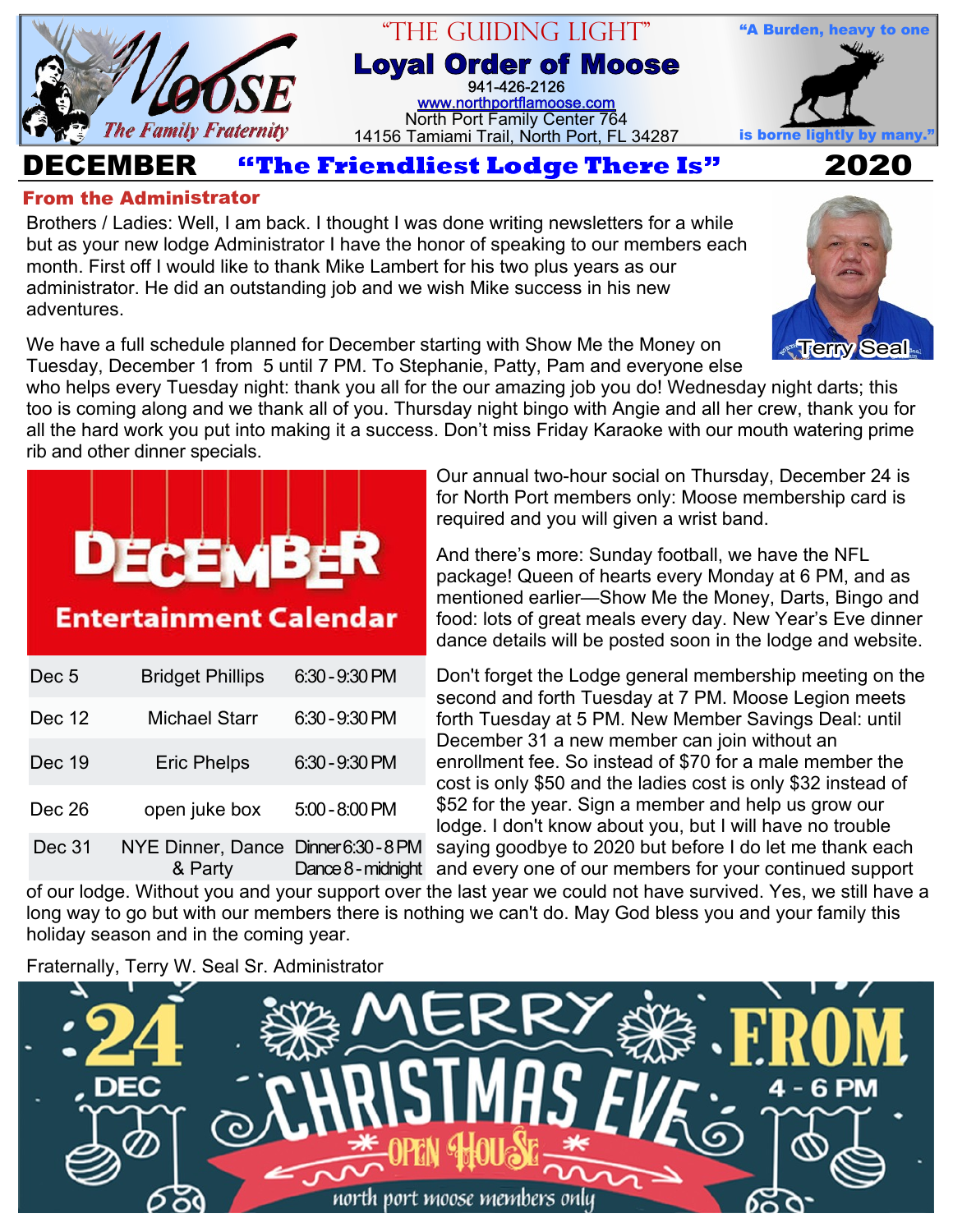

**FROM the GOVERNOR** Men and women of Moose Lodge 764:

I want to take this time to thank everyone for your support to our lodge during these tough times we are living in right now. and I hope everyone had a good and safe Thanksgiving. I want to thank the members for signing up new members this helps the lodge to grow. We had a good turn out for the veterans dinner. The proceeds from Thursday bingo 50/50 goes toward the veterans events so thank you for buying tickets.

You do need to show your card to the bartenders, when they will ask you for it. We know they know you but due to the IRS laws and Moose International rules you must have it and show it. And remember: you can only sign a guest in two times within a year. The third time they must join. If your dues have expired you can't be signed in by anyone! You need to renew your membership, see Administrator Terry Seal or do it at www.mooseintl.org

Remember the Lodge general meetings are the second and fourth Tuesday 7 PM in the office annex. Moose Legion meets on the fourth Tuesday at 5 PM. This month District 22 meets at noon on December 12 at Englewood Lodge #1933. A good turnout would really be good for our Lodge.

We have a lot going on in December so please check out the monthly calendar and posters specifics. And, since this is the December issue I want to take this time to wish all of you a very blessed and Merry Christmas to you and your families.

Fraternally yours, Edward J. Mell, Governor